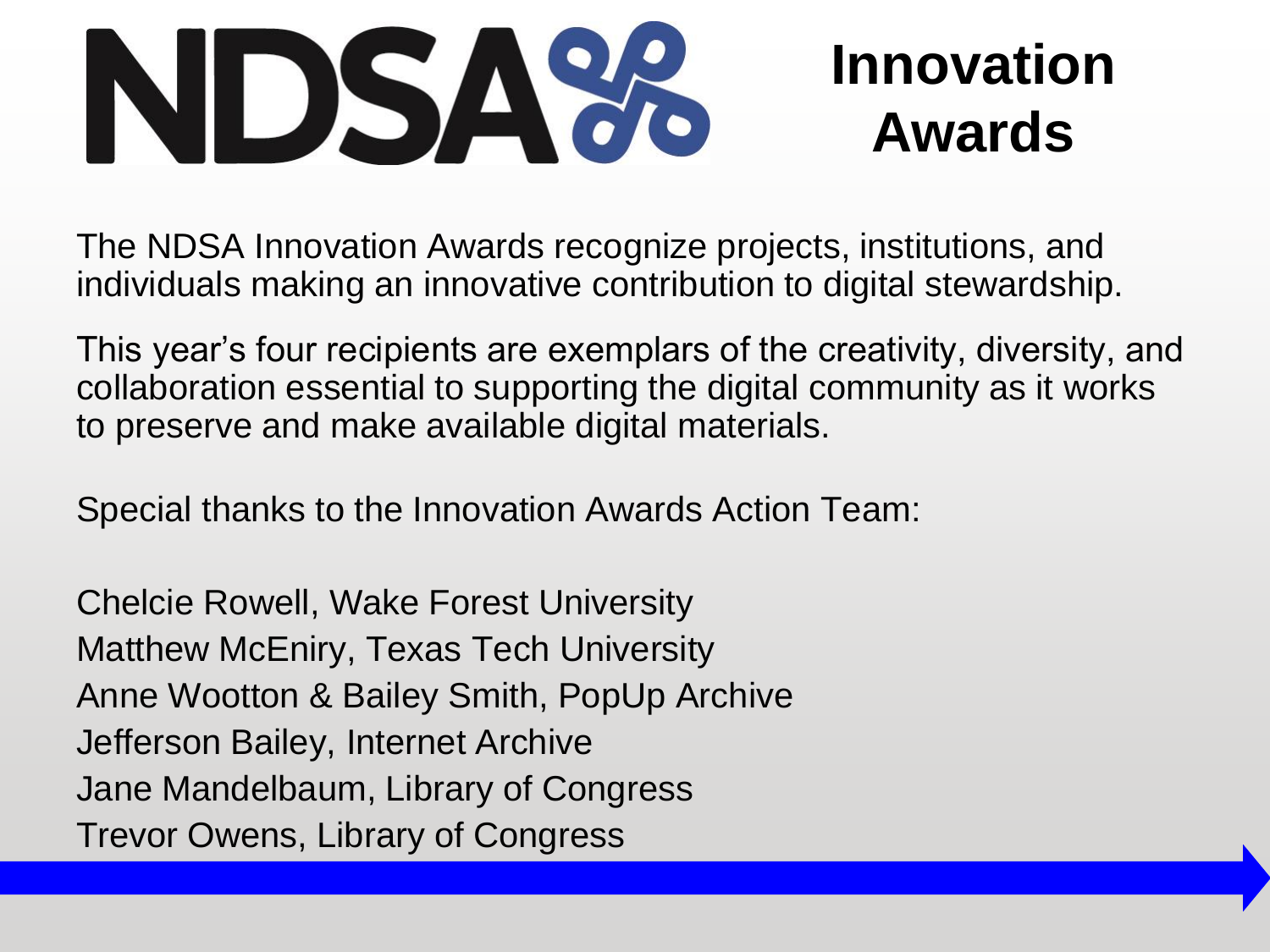

# Innovation Award: Future Steward

**Emily Reynolds,** *Library Program Specialist,* 

*Institute of Museum and Library Services (IMLS)*



Emily is recognized for the quality of her work in a range of internships and student positions with ICPSR, University of Michigan Libraries, the Library of Congress, Brooklyn Historical Society, Storycorps, and, in particular, her recent work on the World Bank's eArchives project.

<http://emilyreynolds.com/>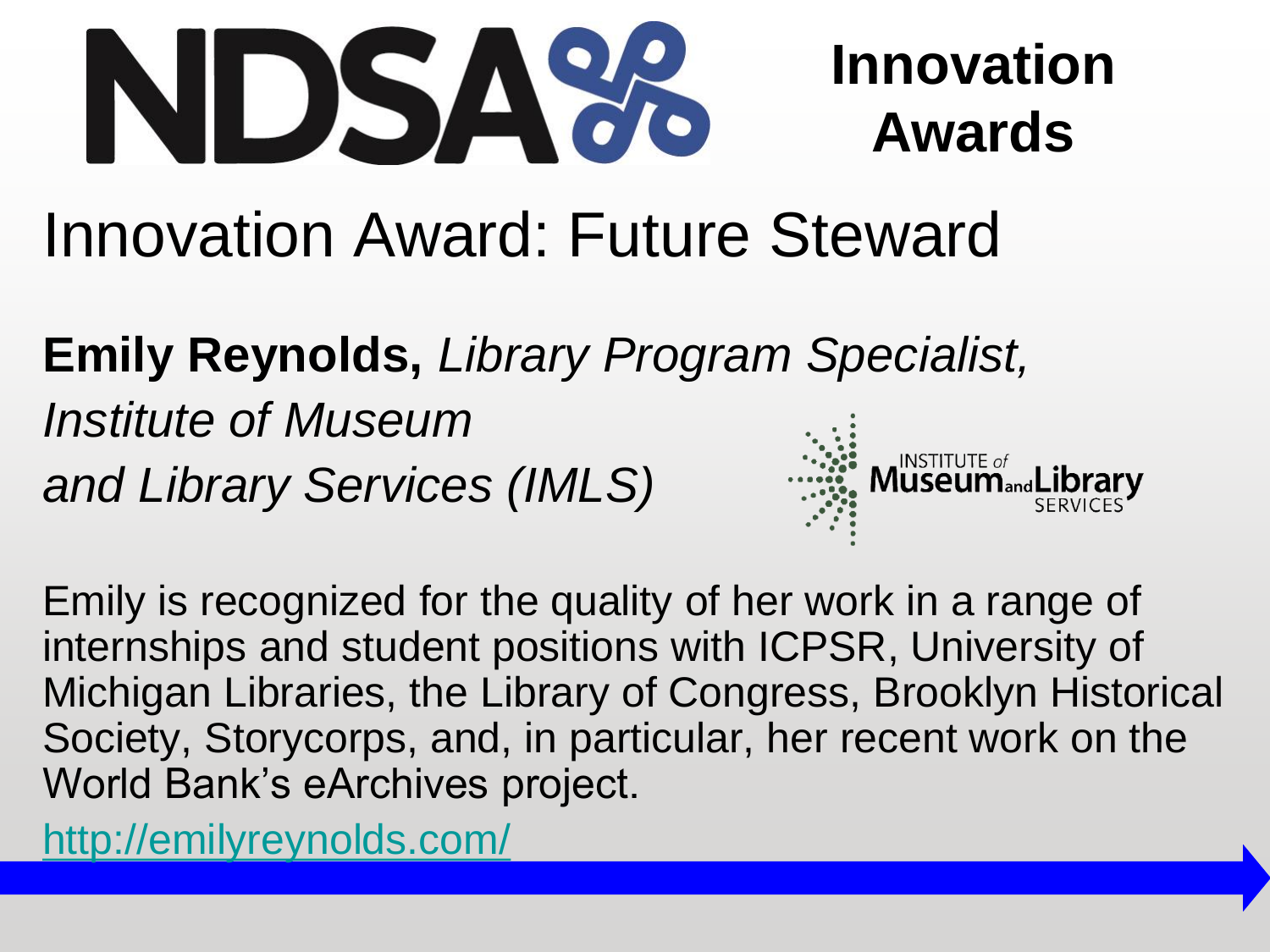

## Innovation Award: Individual

**Trevor Muñoz,** *Assistant Dean for Digital Humanities Research at the University of Maryland Libraries and an Associate Director of the Maryland Institute for Technology in the Humanities*

> YLAND INSTITUTE for **TECHNOLOGY IN THE HUMANITIES**



Trevor is recognized for his work developing and teaching best practices in data curation in the digital humanities and for his work advocating for digital preservation as a core function of librarianship, archival work, and scholarship.

<http://trevormunoz.com/>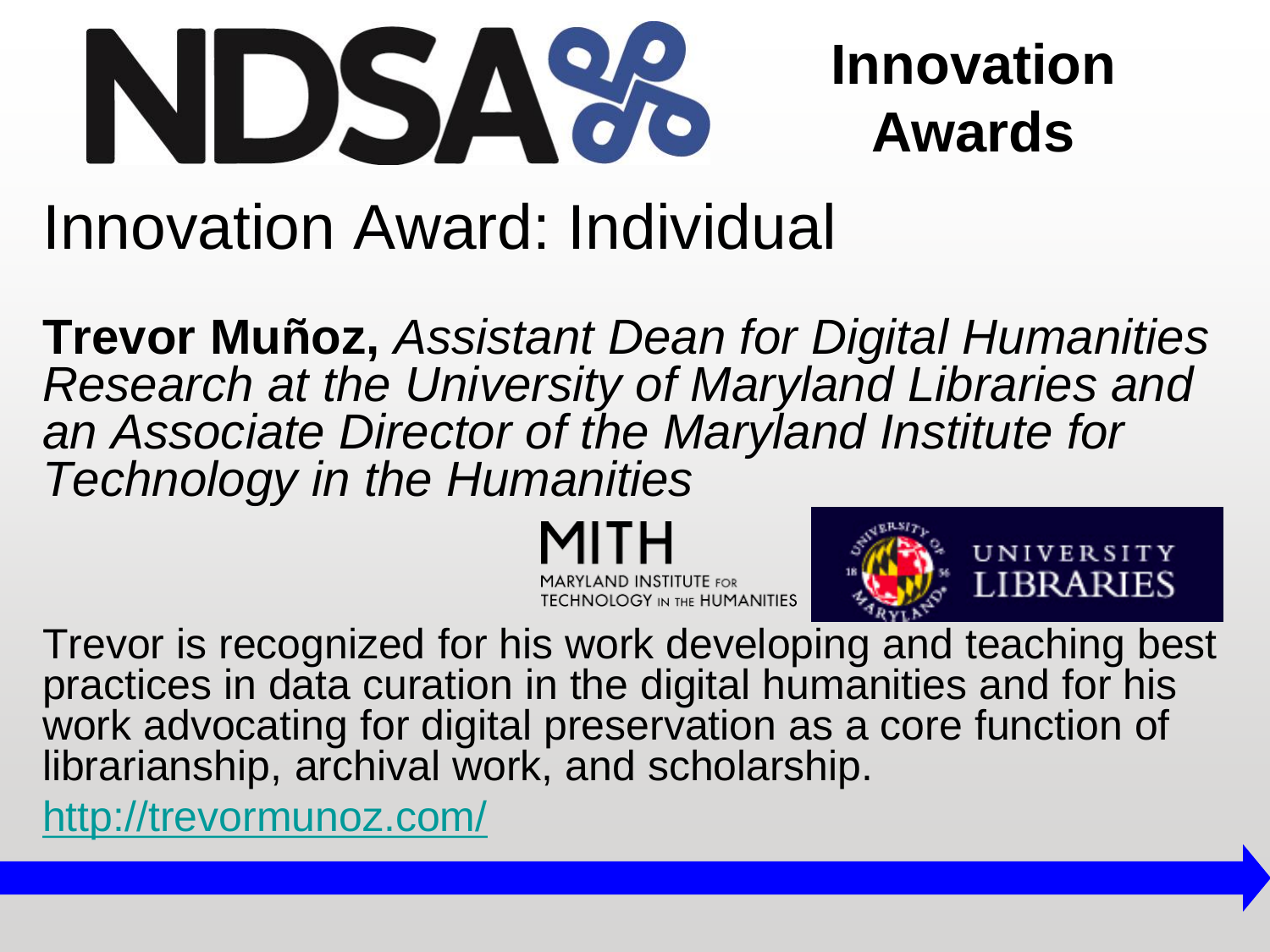

# Innovation Award: Project

**XFR STN,** *The New Museum*

Accepting: Johanna Burton



"XFR STN" (Transfer Station) acts as " an open-door artistcentered media archiving project." The project is recognized in particular for how it stands as a model for community-driven digital preservation activity, utilized existing platforms like the Internet Archive for long term preservation, and worked directly with artist and media creators to preserve their work.

<http://xfrstn.newmuseum.org/>